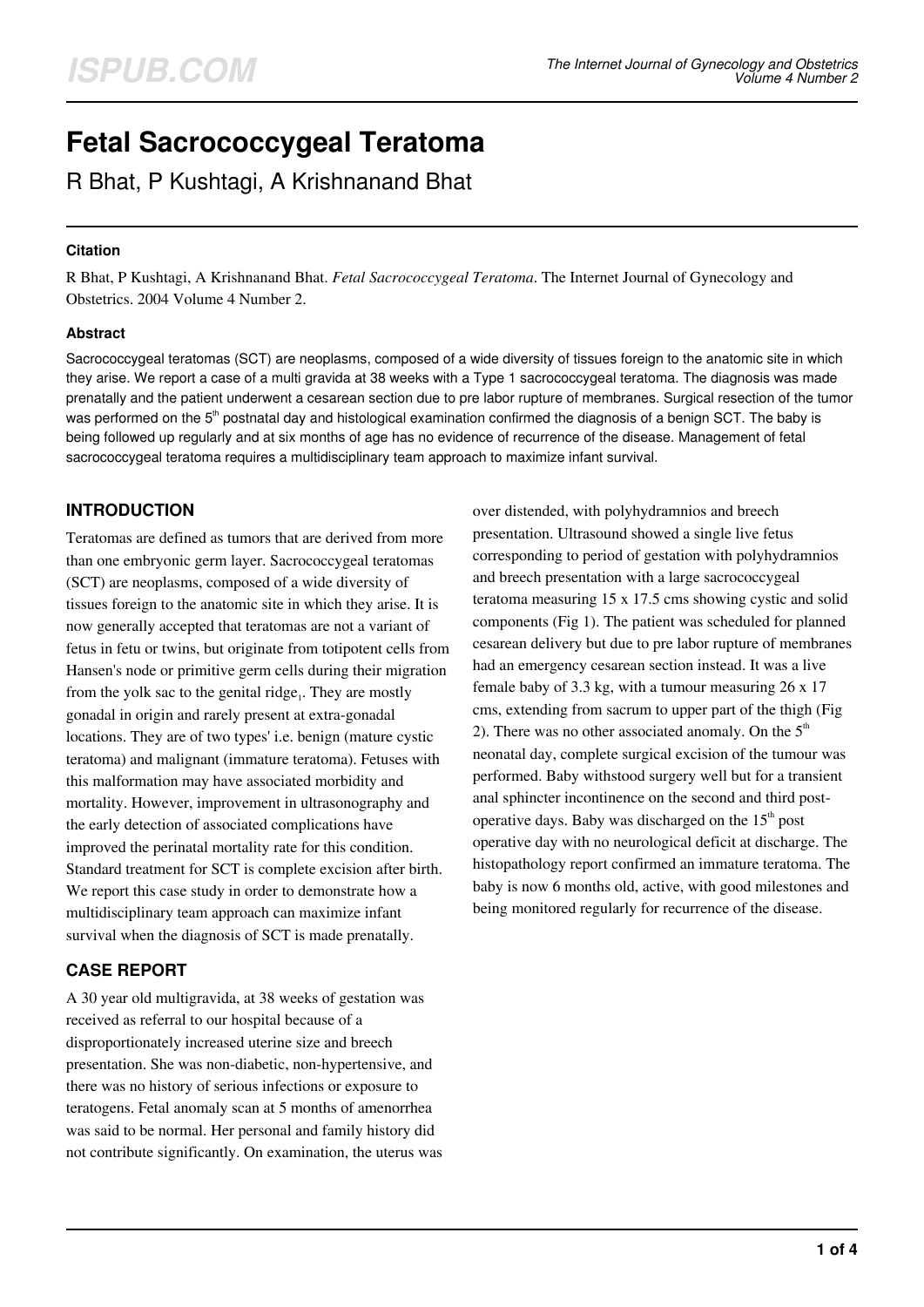#### **Figure 1**

Figure 1: Ultrasound showing a fetus in breech presentation with a large sacrococcygeal teratoma with cystic and solid components.



## **Figure 2**

Figure 2: Baby with a tumour (Sacrococcygeal teratoma) extending from sacrum to upper part of the thigh



## **DISCUSSION**

Sacrococcygeal teratoma (SCT) is the most common congenital neonatal tumor and has an incidence of 1-2 per 40,000 deliveries  $_2$ . Teratomas are derived from all three germinal layers and contain neural elements, squamous and intestinal epithelium, skin appendages, teeth, and at times, calcium. The sacrococcygeal region is the most frequent site. The exact etiology of most SCTs is unknown; majority are thought to be sporadic. A few families with autosomal

dominantly inherited presacral teratomas have been described in the literature  $_1$ ,  $_3$ .

Commonly seen in girls than in boys (4:1), but it is more often malignant in boys. 15% of patients have associated congenital anomalies like imperforate anus, sacral bone defects, and duplication of uterus or vagina, spina bifida, meningomyelocele. Screening methods such as amniotic fluid  $\mathbb I$ - fetoprotein level or maternal serum screening have not been proven to be effective, but can be used postnatally to differentiate between benign and malignant SCT  $_1$ ,  $_6$ .

The most common indication for antenatal ultrasound in SCT is a uterus that is large for gestational age either due to polyhydramnios or rapid growth of the tumour. On antenatal ultrasound, a SCT appears as a mass of cystic, solid or mixed consistency which arises from the sacral area $_1$ . Completely cystic or partially cystic lesions are usually benign, whereas solid lesions are frequently malignant.

Fetal complications include spontaneous haemorrhage into the SCT, nonimmune hydrops fetalis, malignancy, renal calyceal dilatation and bladder outlet obstruction. The presence of hypervascularity within SCTs is a risk factor for arteriovenous shunting, which may cause high-output cardiac failure which in turn may lead to the development of nonimmune hydrops fetalis. The development of hydrops fetalis is an ominous sign. It may be fatal or be associated with polyhydramnios and ultimately preterm labour $_7$ ,  $_8$ . Obstetric complications associated with this condition are polyhydramnios, preterm labour, pre-eclampsia and dystocia. Large SCTs cause dystocia during delivery 6% to13% of the times.

Sacrococcygeal teratoma being a potentially malignant tumor, an early diagnosis helps in management. Intrauterine surgery has been suggested when the fetus develops hydrops prior to viability in an attempt to interrupt the feeding vessel<sub>9</sub>. The role of open intrauterine surgery however, is limited since it carries high morbidity to the mother and the fetus. Delivery in a tertiary center is recommended where an experienced neonatologist and pediatric surgeon will be immediately available. In a viable fetus, caesarean section is the mode of delivery of choice when SCT measures more than 5 cm in order to prevent dystocia or rupture of SCT during delivery. Sacrococcygeal teratomas should be excised as soon as possible, because small, undifferentiated foci may proliferate and become aggressive. Most infants can safely undergo a period of stabilization prior to surgery. Since the tumors are attached to the coccyx, excision of the tumour in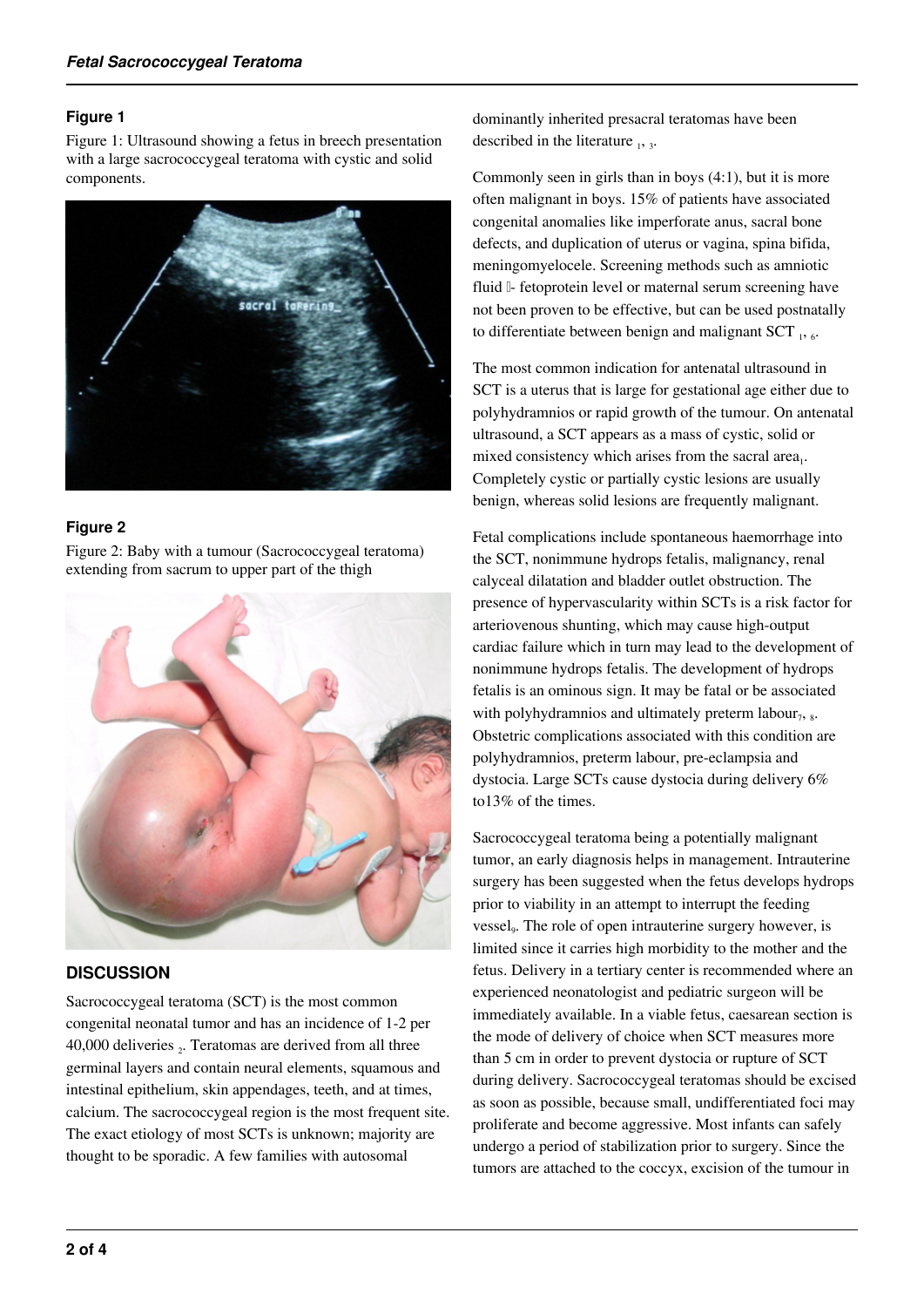continuity with the coccyx should be achieved. Failure to remove the coccyx results in a 30 to 40 per cent risk of local recurrence. Malignant tumours require surgical excision, chemotherapy and radiation (metastases to lung, bone, liver). Prognosis depends on size and histology of the tumor, degree of prematurity, associated malformations, route of delivery and prompt and complete surgical removal. Risk of malignancy depends on the time of diagnosis, at less than 2 months of age, only 7-10% are malignant, at 1 year 37%, and at 2 years 50% are malignant. In benign tumors, disease free survival is greater than 90%, whereas a malignant tumour has significant mortality. Hence frequent follow-up is necessary with measurements of serum II fetoprotein level, and surveillance by imaging is recommended for at least 3 years.

# **CORRESPONDENCE TO**

Dr. Rani Akhil Bhat Department of Obstetrics and Gynaecology, Kasturba Medical College & Hospital, MANIPAL-576104. INDIA. E-mail: drraniakhil@hotmail.com Phone: 91-820-2571201 Extn: 22211 Facsimile: 0820-2570061/2570062

#### **References**

1. Shinjiro H, Diana LF. Fetal surgery for sacrococcygeal teratoma. Clin Perinatol 2003; 30:493-506. 2. M Feldman, P Byrne, MA Johnson, J Fischve and G Lees: Neonatal sacrococcygeal teratoma : Multiimaging modality assessment. Journal of Pediatric surgery 1990 June; 25(6): 675-678. 3. Iinuma Y. Iwafuchi M, Uchiyama M, et al. A case of Currarino triad with familial sacral bony deformities. Pediatr Surg Int 2000; 16: 134-5. 4. David Tapper, Robert Sawin, James A O'Neill, Jr, M.D., Marc I Rowe, Jay L Grosfeld, Eric W Fronkalsrud, Arnold G Coran: Chapter 29 Teratomas and other germ cell tumours. Pediatric surgery 5th edition; volume 1: pg 447-459. 5. Holterman AX, et al. The natural history of sacrococcygeal teratoma diagnosed through routine obstetric sonogram: a single institution experience. Journal of Pediatric Surgery 1998 Jun; 33 (6): 899-903. 6. Fiona NC, Nicole W, Lachlan de C. Prenatal diagnosis and management of sacrococcygeal teratoma. Aust NZ J Obstet Gynaecol 1999; 39: 4: 497-501. 7. Bond SJ, Harrison MR, Schmidt KG et al. Death due to

high-output failure in fetal sacrococcygeal teratomas. J Pediatr Surg 1990; 25: 1287-1291.

8. Alter DN, Reed KL, Marx GR, Anderson CF, Shenker L. Prenatal diagnosis of congestive heart failure in fetus with a sacrococcygeal teratomas. Obstet Gynecol 1988; 71: 978-984.

9. Hecher K, Hackeloer BJ. Intrauterine Endoscopic laser surgery for fetal sacrococcygeal teratoma. Lancet 1996; 347-470.